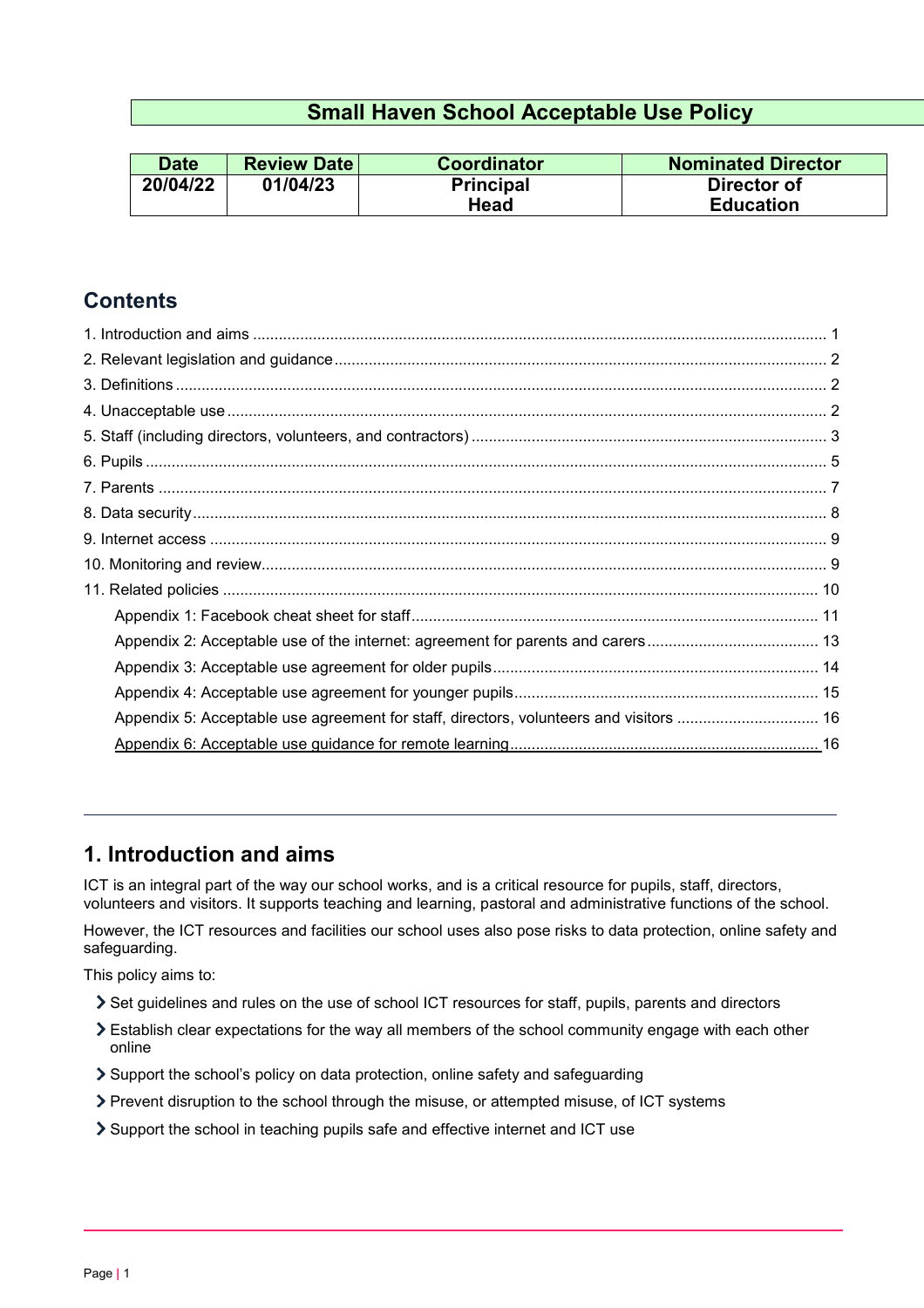This policy covers all users of our school's ICT facilities, including directors, staff, pupils, volunteers, contractors and visitors.

Breaches of this policy may be dealt with under our behaviour policy/staff code of conduct.

# <span id="page-1-0"></span>**2. Relevant legislation and guidance**

This policy refers to, and complies with, the following legislation and guidance:

- > [Data Protection Act 2018](http://www.legislation.gov.uk/ukpga/2018/12/contents/enacted)
- > [The General Data Protection Regulation](https://eur-lex.europa.eu/legal-content/EN/TXT/HTML/?uri=CELEX:32016R0679)
- [Computer Misuse Act 1990](https://www.legislation.gov.uk/ukpga/1990/18/contents)
- > [Human Rights Act 1998](https://www.legislation.gov.uk/ukpga/1998/42/contents)
- [The Telecommunications \(Lawful Business Practice\) \(Interception of Communications\) Regulations 2000](https://www.legislation.gov.uk/uksi/2000/2699/regulation/3/made)
- [Education Act 2011](http://www.legislation.gov.uk/ukpga/2011/21/section/2/enacted)
- [Freedom of Information Act 2000](https://www.legislation.gov.uk/ukpga/2000/36/contents)
- > [The Education and Inspections Act 2006](https://www.legislation.gov.uk/ukpga/2006/40/part/7/chapter/1)
- **> [Keeping Children Safe in Education 2020](https://www.gov.uk/government/publications/keeping-children-safe-in-education--2)**
- [Searching, screening and confiscation: advice for schools](https://www.gov.uk/government/publications/searching-screening-and-confiscation)

# <span id="page-1-1"></span>**3. Definitions**

- **"ICT facilities":** includes all facilities, systems and services including but not limited to network infrastructure, desktop computers, laptops, tablets, phones, music players or hardware, software, websites, web applications or services, and any device system or service which may become available in the future which is provided as part of the ICT service
- **"Users":** anyone authorised by the school to use the ICT facilities, including directors, staff, pupils, volunteers, contractors and visitors
- **"Personal use":** any use or activity not directly related to the users' employment, study or purpose
- **"Authorised personnel":** employees authorised by the school to perform systems administration and/or monitoring of the ICT facilities
- **"Materials":** files and data created using the ICT facilities including but not limited to documents, photos, audio, video, printed output, web pages, social networking sites, and blogs

# <span id="page-1-2"></span>**4. Unacceptable use**

The following is considered unacceptable use of the school's ICT facilities by any member of the school community. Any breach of this policy may result in disciplinary or behaviour proceedings (see section 4.2 below).

Unacceptable use of the school's ICT facilities includes:

- Using the school's ICT facilities to breach intellectual property rights or copyright
- Using the school's ICT facilities to bully or harass someone else, or to promote unlawful discrimination
- > Breaching the school's policies or procedures
- Any illegal conduct, or statements which are deemed to be advocating illegal activity
- Accessing, creating, storing, linking to or sending material that is pornographic, offensive, obscene or otherwise inappropriate
- Activity which defames or disparages the school, or risks bringing the school into disrepute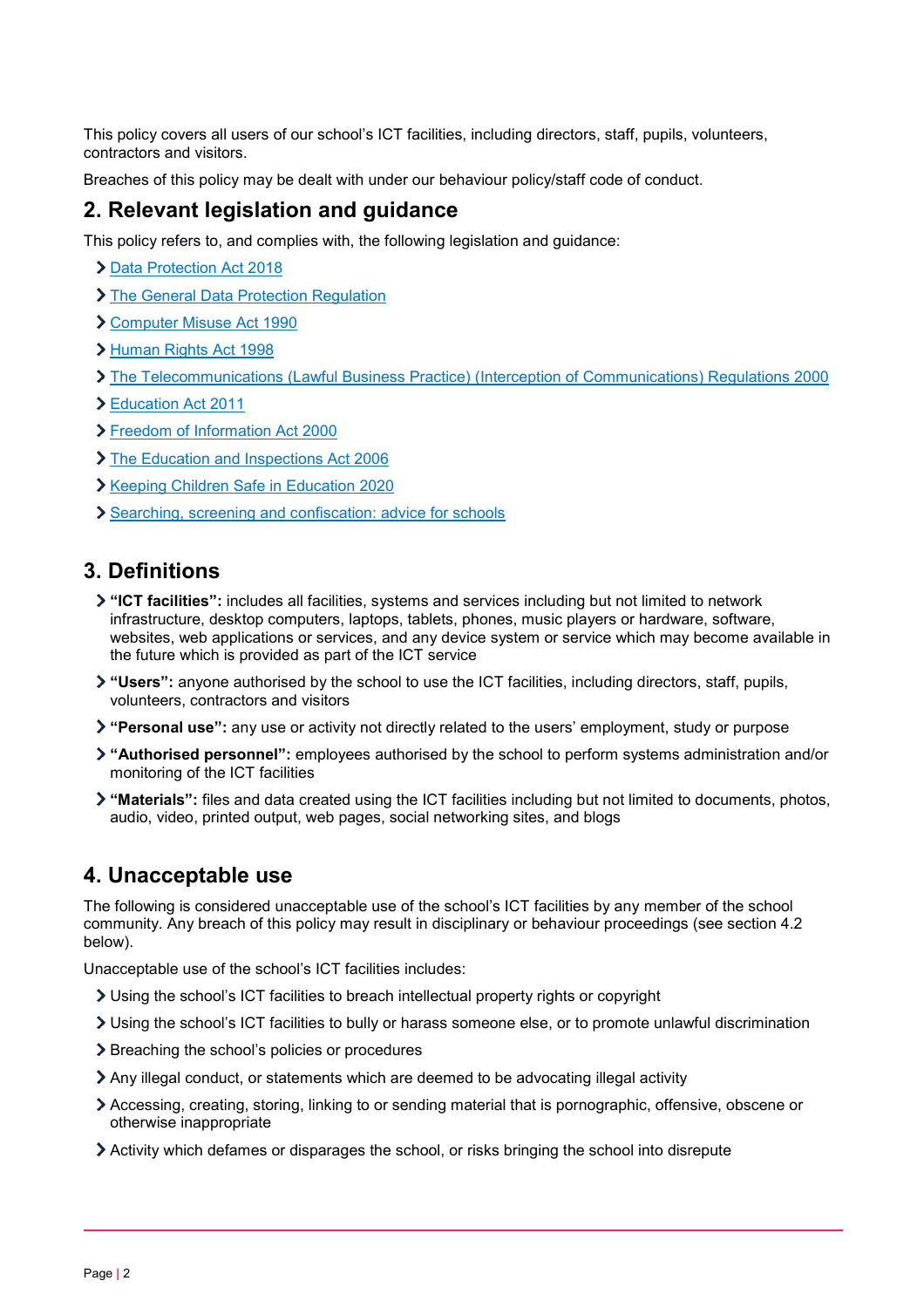- Sharing confidential information about the school, its pupils, or other members of the school community
- Connecting any device to the school's ICT network without approval from authorised personnel
- Setting up any software, applications or web services on the school's network without approval by authorised personnel, or creating or using any program, tool or item of software designed to interfere with the functioning of the ICT facilities, accounts or data
- Gaining, or attempting to gain, access to restricted areas of the network, or to any password-protected information, without approval from authorised personnel
- Allowing, encouraging, or enabling others to gain (or attempt to gain) unauthorised access to the school's ICT facilities
- Causing intentional damage to ICT facilities
- Removing, deleting or disposing of ICT equipment, systems, programs or information without permission by authorised personnel
- Causing a data breach by accessing, modifying, or sharing data (including personal data) to which a user is not supposed to have access, or without authorisation
- Using inappropriate or offensive language
- Promoting a private business, unless that business is directly related to the school
- Using websites or mechanisms to bypass the school's filtering mechanisms

This is not an exhaustive list. The school reserves the right to amend this list at any time. The principal head will use professional judgement to determine whether any act or behaviour not on the list above is considered unacceptable use of the school's ICT facilities.

#### **4.1 Exceptions from unacceptable use**

Where the use of school ICT facilities is required for a purpose that would otherwise be considered an unacceptable use, exemptions to the policy may be granted at the principal head's discretion. Where an exemption applies a formal request to the principal head in writing will be required and she will endeavour to respond to your request within 5 working days. You should email the request to [stacey@smallhavenschool.co.uk,](mailto:stacey@smallhavenschool.co.uk) alternately you can post it to 146-150 Newington Road, Ramsgate, CT12 6PT.

### **4.2 Sanctions**

Pupils and staff who engage in any of the unacceptable activity listed above may face disciplinary action in line with the school's policies on behaviour policy/staff code of conduct. You can access these policies on the school's website at School Policies - Small Haven School - [Independent Special Needs School -](https://www.smallhavenschool.co.uk/school-information/policies.html) Kent

# <span id="page-2-0"></span>**5. Staff (including directors, volunteers, and contractors)**

#### **5.1 Access to school ICT facilities and materials**

The school's ICT Coordinator, Ross White manages access to the school's ICT facilities and materials for school staff. That includes, but is not limited to:

- Computers, tablets and other devices
- Access permissions for certain programmes or files

Staff will be provided with unique log-in/account information and passwords that they must use when accessing the school's ICT facilities.

Staff who have access to files they are not authorised to view or edit, or who need their access permissions updated or changed, should contact Ross at [ross@smallhavenschool.co.uk](mailto:ross@smallhavenschool.co.uk) alternately you can call him on tel no: (01843) 597088.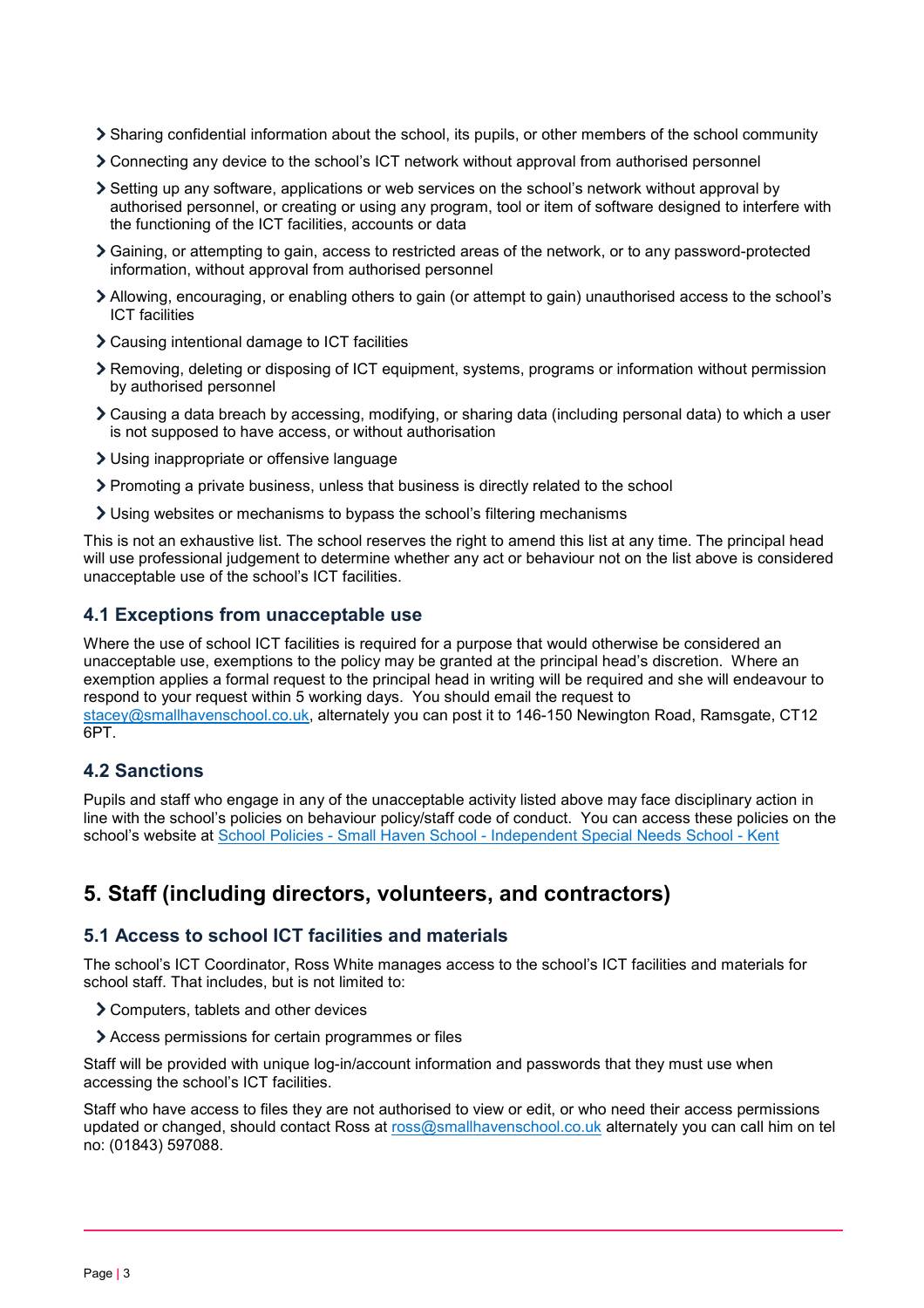The ICT coordinator, Ross will endeavour to respond and process your request at the soonest opportunity, and at least within 5 working days.

#### **5.1.1 Use of phones and email**

The school provides each member of staff with an email address.

This email account should be used for work purposes only.

All work-related business should be conducted using the email address the school has provided.

Staff must not share their personal email addresses with parents and pupils, and must not send any workrelated materials using their personal email account.

Staff must take care with the content of all email messages, as incorrect or improper statements can give rise to claims for discrimination, harassment, defamation, breach of confidentiality or breach of contract.

Email messages are required to be disclosed in legal proceedings or in response to requests from individuals under the Data Protection Act 2018 in the same way as paper documents. Deletion from a user's inbox does not mean that an email cannot be recovered for the purposes of disclosure. All email messages should be treated as potentially retrievable.

Staff must take extra care when sending sensitive or confidential information by email. Any attachments containing sensitive or confidential information should be encrypted so that the information is only accessible by the intended recipient.

If staff receive an email in error, the sender should be informed and the email deleted. If the email contains sensitive or confidential information, the user must not make use of that information or disclose that information.

If staff send an email in error which contains the personal information of another person, they must inform the ICT coordinator immediately and follow our data breach procedure.

Staff must not give their personal phone numbers to parents or pupils. Staff must use phones provided by the school to conduct all work-related business.

School phones must not be used for personal matters.

Staff who are provided with mobile phones as equipment for their role must abide by the same rules for ICT acceptable use as set out in section 4.

#### **5.2 Personal use**

Staff are permitted to occasionally use school ICT facilities for personal use subject to certain conditions set out below. Personal use of ICT facilities must not be overused or abused. The ICT coordinator may withdraw permission for it at any time or restrict access at their discretion.

Personal use is permitted provided that such use:

- Does not take place during contact time/teaching hours/
- Does not constitute 'unacceptable use', as defined in section 4
- > Takes place when no pupils are present
- Does not interfere with their jobs, or prevent other staff or pupils from using the facilities for work or educational purposes

Staff may not use the school's ICT facilities to store personal non-work-related information or materials (such as music, videos, or photos).

Staff should be aware that use of the school's ICT facilities for personal use may put personal communications within the scope of the school's ICT monitoring activities (see section 5.5). Where breaches of this policy are found, disciplinary action may be taken.

Staff are also permitted to use their personal devices (such as mobile phones or tablets) in line with the school's mobile phone policy.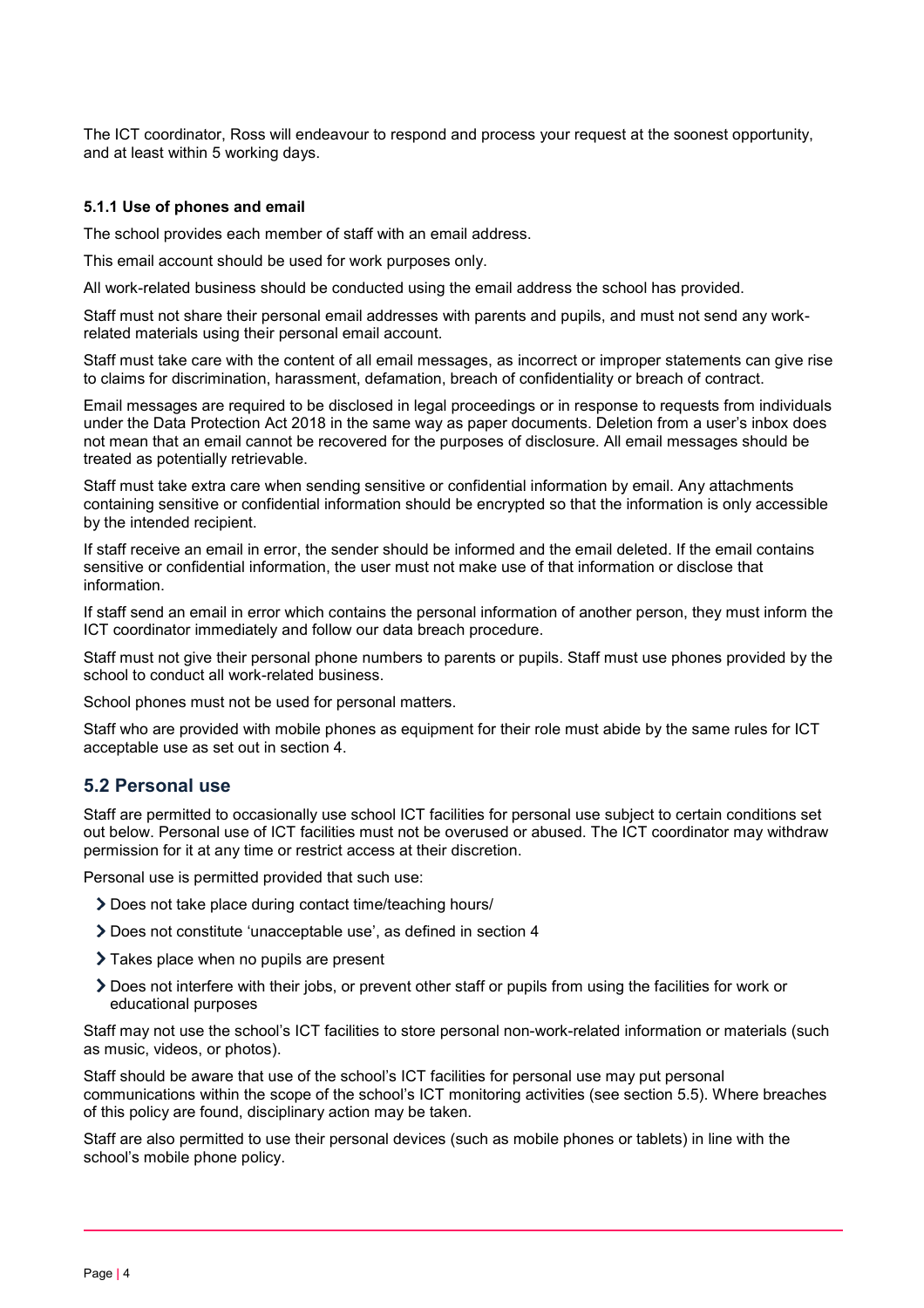Staff should be aware that personal use of ICT (even when not using school ICT facilities) can impact on their employment by, for instance putting personal details in the public domain, where pupils and parents could see them.

Staff should take care to follow the school's guidelines on social media (see appendix 1) and use of email (see section 5.1.1) to protect themselves online and avoid compromising their professional integrity.

#### **5.2.1 Personal social media accounts**

Members of staff should ensure that their use of social media, either for work or personal purposes, is appropriate at all times.

The school has guidelines for staff on appropriate security settings for Facebook accounts (see appendix 1).

#### **5.3 Remote access**

We allow staff to access the school's ICT facilities and materials remotely, especially access to the staff training hub and policies and procedures. BT business services provide remote VPN access to Small Haven School staff.

Staff accessing the school's ICT facilities and materials remotely must abide by the same rules as those accessing the facilities and materials on-site. Staff must be particularly vigilant if they use the school's ICT facilities outside the school and take such precautions as the ICT coordinator may require from time to time against importing viruses or compromising system security.

Our ICT facilities contain information which is confidential and/or subject to data protection legislation. Such information must be treated with extreme care and in accordance with our data protection policy which can be accessed on the school website at School Policies - Small Haven School - [Independent Special Needs School](https://www.smallhavenschool.co.uk/school-information/policies.html)  - [Kent.](https://www.smallhavenschool.co.uk/school-information/policies.html)

## **5.4 Monitoring of school network and use of ICT facilities**

The school reserves the right to monitor the use of its ICT facilities and network. This includes, but is not limited to, monitoring of:

- > Internet sites visited
- $\geq$  Bandwidth usage
- > Email accounts
- > Telephone calls
- User activity/access logs
- Any other electronic communications

Only authorised ICT staff may inspect, monitor, intercept, assess, record and disclose the above, to the extent permitted by law.

The school monitors ICT use in order to:

- Obtain information related to school business
- Investigate compliance with school policies, procedures and standards
- Ensure effective school and ICT operation
- Conduct training or quality control exercises
- > Prevent or detect crime
- Comply with a subject access request, Freedom of Information Act request, or any other legal obligation

# <span id="page-4-0"></span>**6. Pupils**

## **6.1 Access to ICT facilities**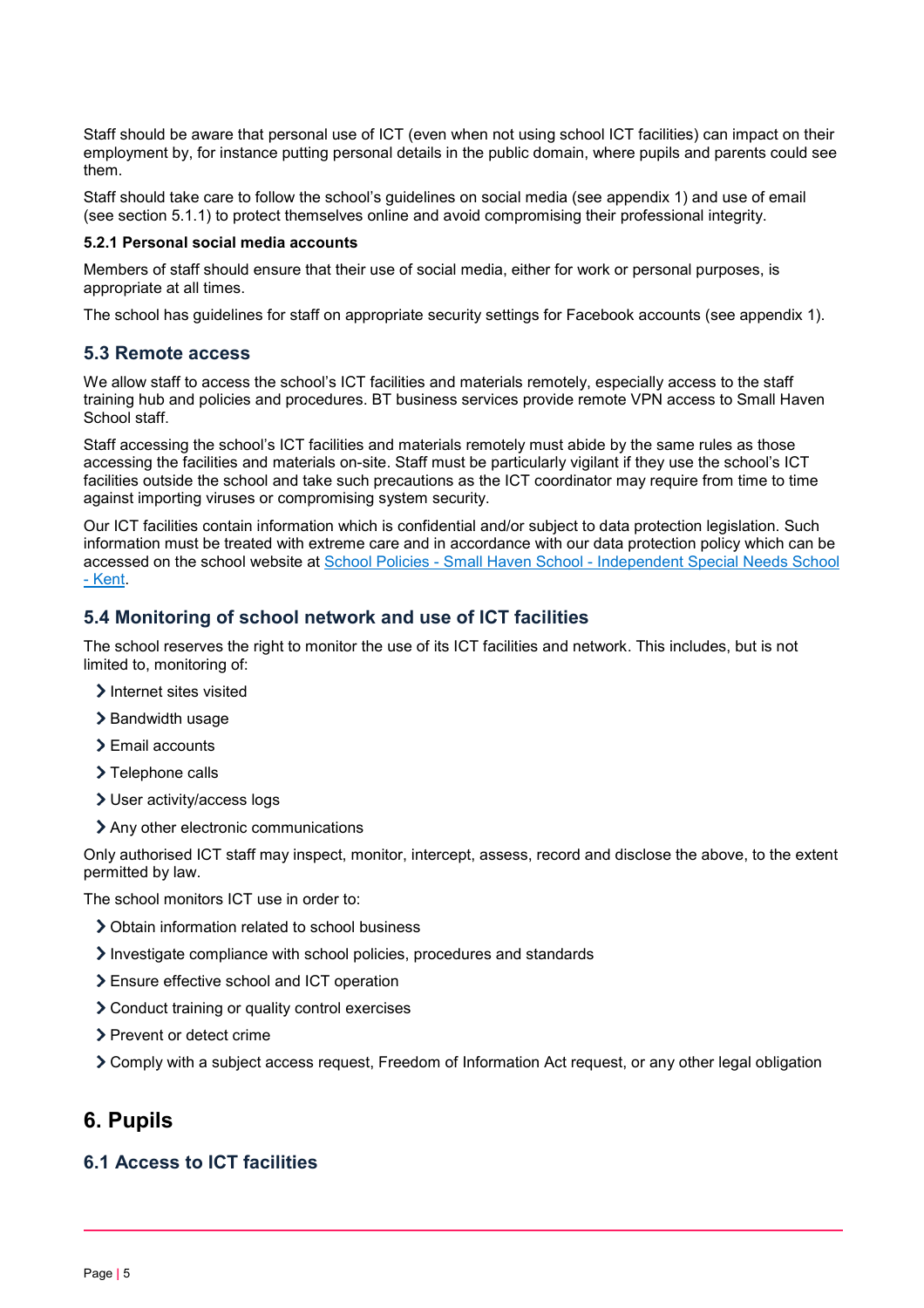### **Pupils' Access to the Internet**

Small Haven School subscribes to NetSupport DNA which contains a wealth of features designed to make School IT management so much easier. Highlights include: automatic discovery of devices; hardware and software inventory; change tracking and software licence management. Building on the flexibility of a single solution for schools, NetSupport DNA also includes energy monitoring; power management; USB endpoint security; printer monitoring; application and internet metering; a flexible alerting suite; and an easy-to-use software distribution module. ESafety and safeguarding measures are supported with keyword and phrase monitoring to alert schools of any online activity that may place a student at risk including internet monitoring of websites visited.

Small Haven School will normally only allow children to use the Internet when there is a responsible adult present to supervise. Small class numbers and high adult to pupil ratio supports the effectiveness of monitoring pupil's use of computers. However, it is unrealistic to suppose that the teacher's attention will always be directed toward the computer screen. Members of staff will be aware of the potential for misuse, and will be responsible for explaining to pupils, the expectation we have of pupils. NetSupport will also send an immediate warning to the school's DSL where there appears to be inappropriate high-risk use of the internet. Teachers will have access to pupils' emails and other Internet related files and will check these on a regular basis to ensure expectations of behaviour are being met, as will NetSupport. The school also operates a safe open DNS filtering system. This restricts access to certain websites, including; gambling sites, post 18 sites, social media sites etc. The school's anti-virus also has network threat protection which protects users against web and network threats.

### **Expectations of Pupils using the Internet**

- All pupils, where possible, are expected to read and agree to the online safety rules.
- At Small Haven School, we encourage and support all pupils to be responsible for their own behaviour on the Internet, just as they are anywhere else in school. This includes materials they choose to access, and language they use.
- Pupils using the Internet are expected not to deliberately seek out offensive materials. Should any pupils encounter any such material accidentally, they are expected to report it immediately to a teacher.
- Pupils are expected not to use any rude language in their email communications and contact only people they know or those the teacher has approved. It is forbidden to be involved in sending chain letters.
- Pupils must ask permission before accessing the Internet.
- Pupils will not access social networking sites unless expressly permitted by the school or as part of a specific learning activity.
- Pupils should not access other people's files unless permission has been given.
- Computers should only be used for schoolwork and homework unless permission has been granted otherwise.
- No applications may be downloaded to the school's computers from the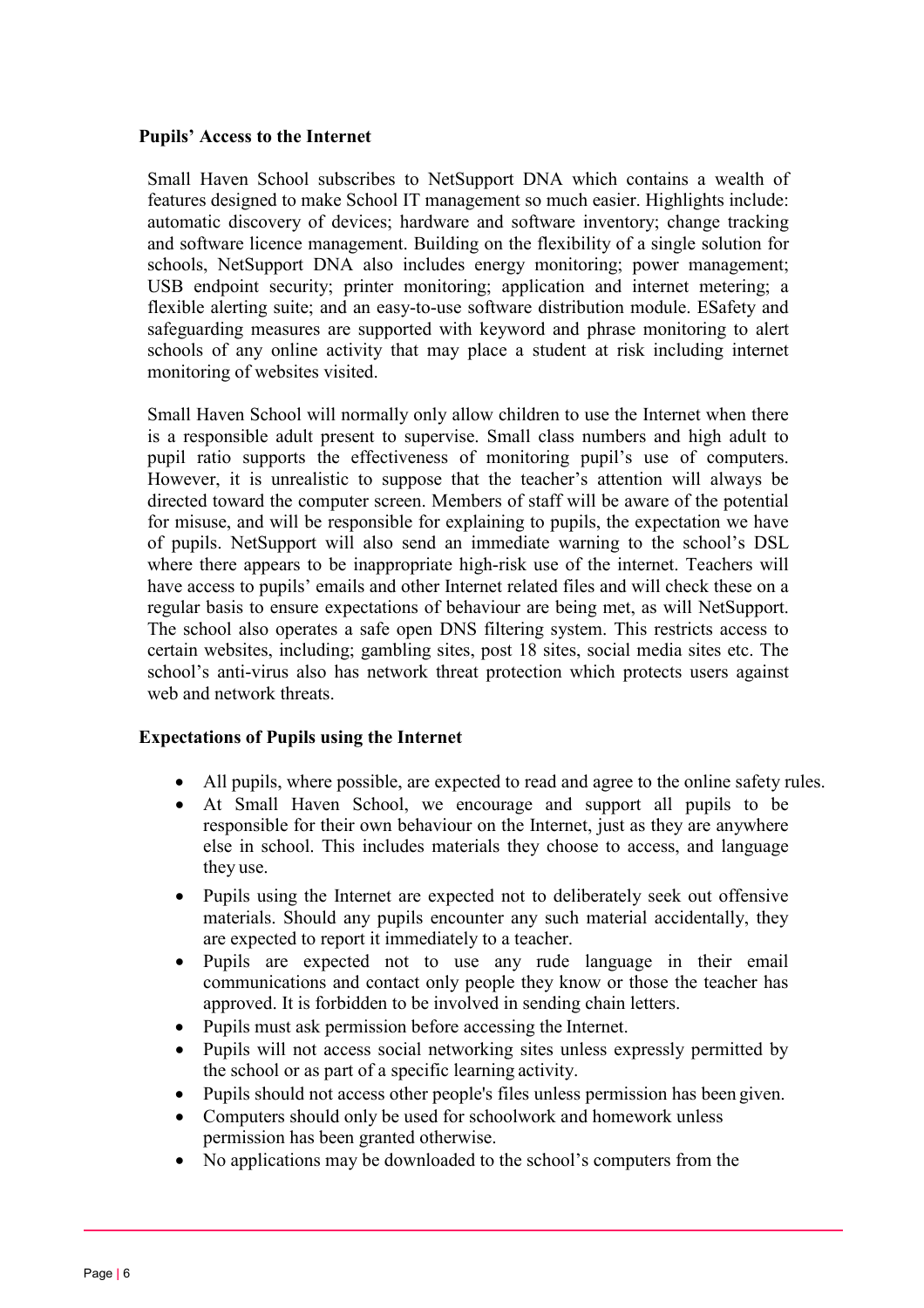Internet or brought in on portable media from home for use in school

- Personal printing is not allowed on the school network.
- No personal information such as phone numbers and addresses should be given out and no arrangements to meet someone made unless this is part of an approved school project.
- The school encourages the use of anti-virus software on machines used at home.
- Pupils consistently choosing not to comply with these expectations will be warned and educated on appropriate use. If following this support, the behaviour continues, pupils may be temporarily denied access to Internet resources.

## **6.2 Search and deletion**

Under the Education Act 2011, and in line with the Department for Education's [guidance on searching,](https://www.gov.uk/government/publications/searching-screening-and-confiscation)  [screening and confiscation,](https://www.gov.uk/government/publications/searching-screening-and-confiscation) the school has the right to search pupils' phones, computers or other devices for pornographic images or any other data or items banned under school rules or legislation.

The school can, and will, delete files and data found on searched devices if we believe the data or file has been, or could be, used to disrupt teaching or break the school's rules.

### **6.3 Unacceptable use of ICT and the internet outside of school**

The school will sanction pupils, in line with the behaviour policy, if a pupil engages in any of the following **at any time** (even if they are not on school premises):

- Using ICT or the internet to breach intellectual property rights or copyright
- Using ICT or the internet to bully or harass someone else, or to promote unlawful discrimination
- > Breaching the school's policies or procedures
- Any illegal conduct, or statements which are deemed to be advocating illegal activity
- Accessing, creating, storing, linking to or sending material that is pornographic, offensive, obscene or otherwise inappropriate
- Activity which defames or disparages the school, or risks bringing the school into disrepute
- Sharing confidential information about the school, other pupils, or other members of the school community
- Gaining or attempting to gain access to restricted areas of the network, or to any password protected information, without approval from authorised personnel
- Allowing, encouraging, or enabling others to gain (or attempt to gain) unauthorised access to the school's ICT facilities
- Causing intentional damage to ICT facilities or materials
- Causing a data breach by accessing, modifying, or sharing data (including personal data) to which a user is not supposed to have access, or without authorisation
- Using inappropriate or offensive language

Please see section 4.2 above for the link to the school's behaviour policy.

# <span id="page-6-0"></span>**7. Parents**

### **7.1 Access to ICT facilities and materials**

Parents do not have access to the school's ICT facilities as a matter of course.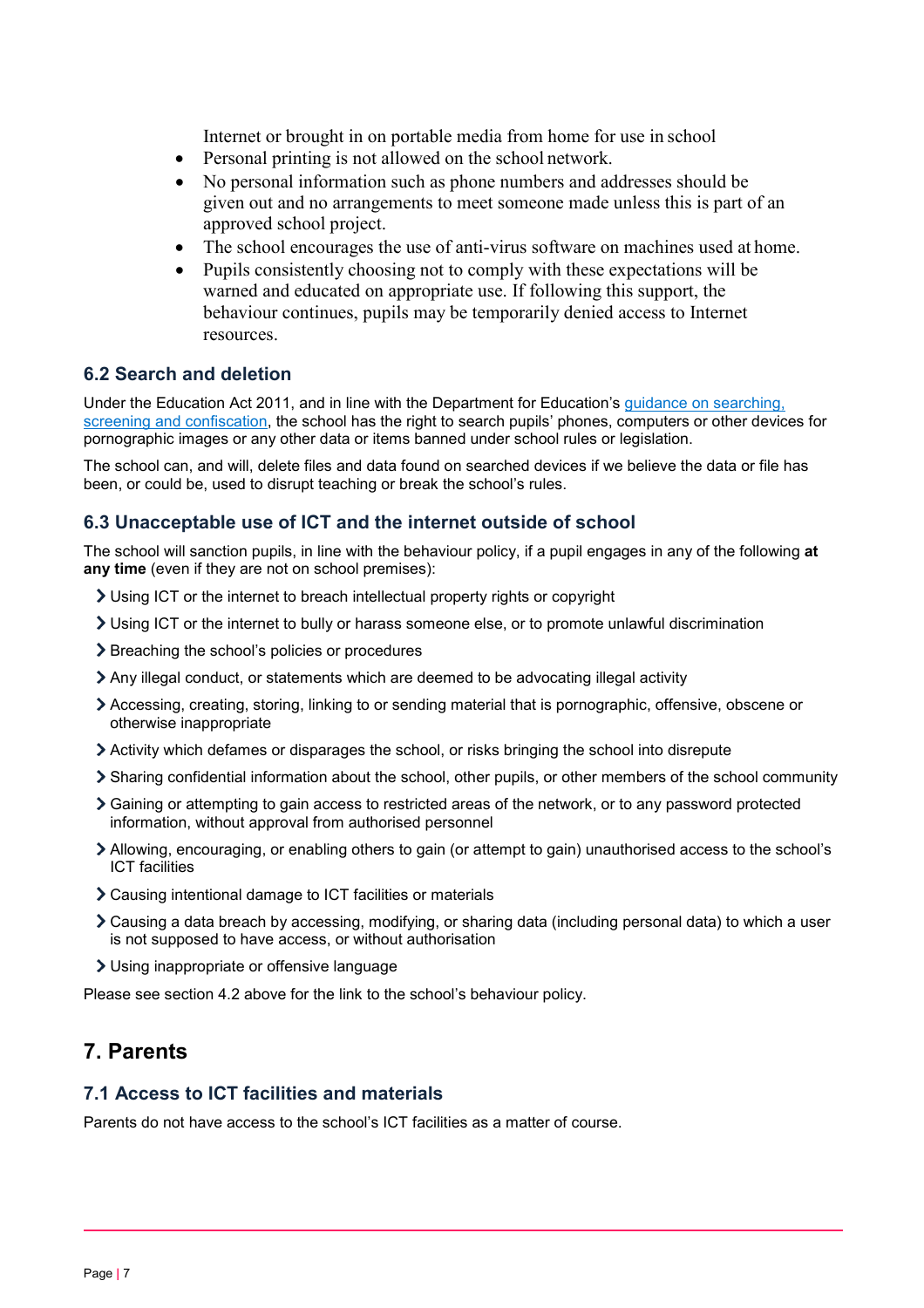However, parents working for, or with, the school in an official capacity (for instance, as a volunteer or as a member of the PTA) may be granted an appropriate level of access, or be permitted to use the school's facilities at the principal head's discretion.

Where parents are granted access in this way, they must abide by this policy as it applies to staff.

### **7.2 Communicating with or about the school online**

We believe it is important to model for pupils, and help them learn, how to communicate respectfully with, and about, others online.

Parents play a vital role in helping model this behaviour for their children, especially when communicating with the school through our website and social media channels.

We ask parents to sign the agreement in appendix 2.

# <span id="page-7-0"></span>**8. Data security**

The school takes steps to protect the security of its computing resources, data and user accounts. However, the school cannot guarantee security. Staff, pupils, parents and others who use the school's ICT facilities should use safe computing practices at all times.

## **8.1 Passwords**

All users of the school's ICT facilities should set strong passwords for their accounts and keep these passwords secure.

Users are responsible for the security of their passwords and accounts, and for setting permissions for accounts and files they control.

Members of staff or pupils who disclose account or password information may face disciplinary action. Parents or volunteers who disclose account or password information may have their access rights revoked.

The ICT coordinator will allocate, monitor and update passwords for staff and students.

### **8.2 Software updates, firewalls, and anti-virus software**

All of the school's ICT devices that support software updates, security updates, and anti-virus products will be configured to perform such updates regularly or automatically.

Users must not circumvent or make any attempt to circumvent the administrative, physical and technical safeguards we implement and maintain to protect personal data and the school's ICT facilities.

Any personal devices using the school's network must all be configured in this way.

## **8.3 Data protection**

All personal data must be processed and stored in line with data protection regulations and the school's data protection policy.

School Policies - Small Haven School - [Independent Special Needs School -](https://www.smallhavenschool.co.uk/school-information/policies.html) Kent

### **8.4 Access to facilities and materials**

All users of the school's ICT facilities will have clearly defined access rights to school systems, files and devices.

These access rights are managed by the ICT coordinator, Ross White.

Users should not access, or attempt to access, systems, files or devices to which they have not been granted access. If access is provided in error, or if something a user should not have access to is shared with them, they should alert the ICT coordinator, Ross White immediately.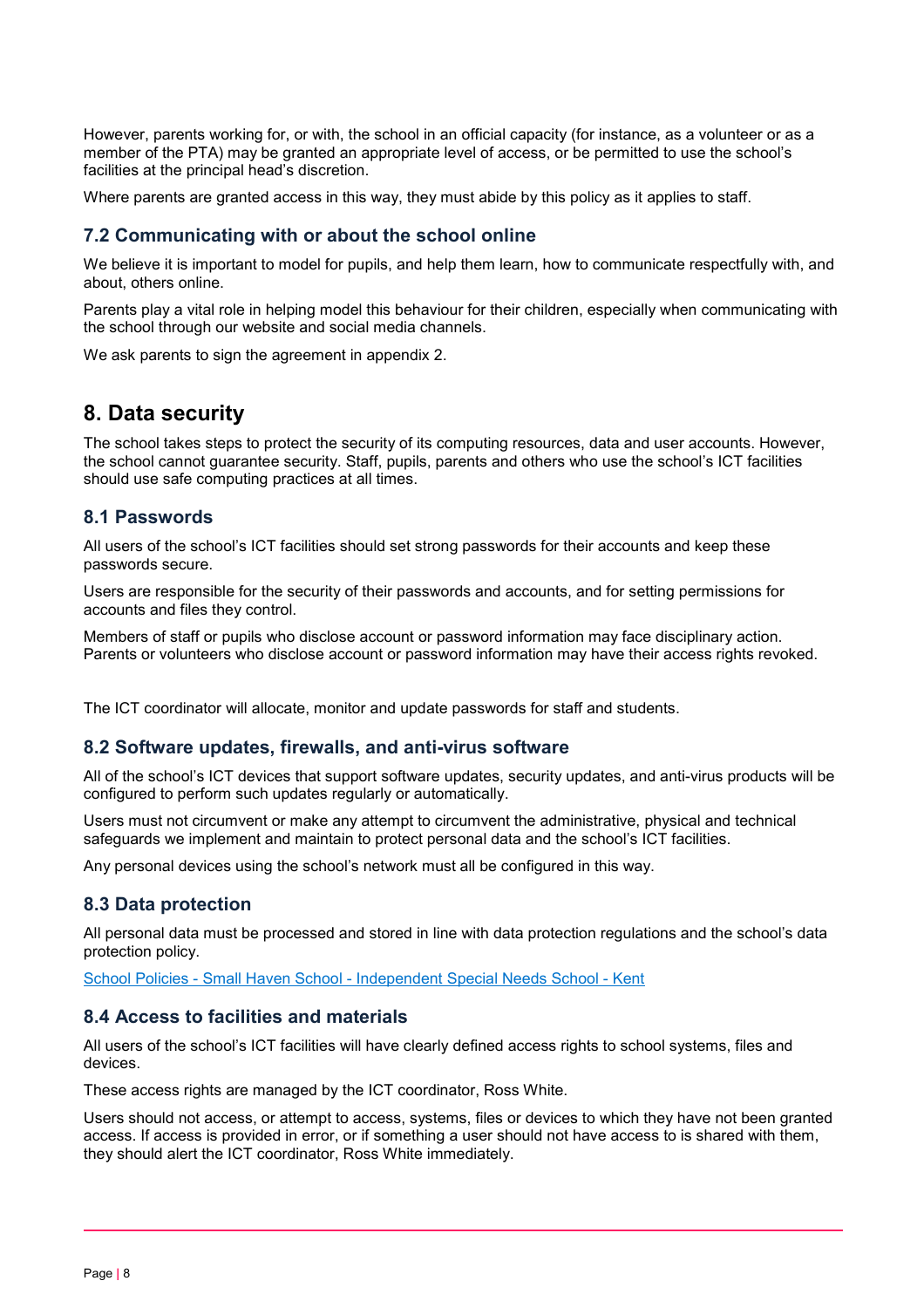Users should always log out of systems and lock their equipment when they are not in use to avoid any unauthorised access. Equipment and systems should always be logged out of and closed down completely at the end of each working day.

# **8.5 Encryption**

The school ensures that its devices and systems have an appropriate level of encryption.

School staff may only use personal devices (including computers and USB drives) to access school data, work remotely, or take personal data (such as pupil information) out of school if they have been specifically authorised to do so by the principal head.

Use of such personal devices will only be authorised if the devices have appropriate levels of security and encryption, as defined by the ICT coordinator.

# <span id="page-8-0"></span>**9. Internet access**

The school wireless internet connection is secured.

Small Haven School subscribes to NetSupport DNA which contains a wealth of features designed to make School IT management so much easier. Highlights include: automatic discovery of devices; hardware and software inventory; change tracking and software licence management. Building on the flexibility of a single solution for schools, NetSupport DNA also includes energy monitoring; power management; USB endpoint security; printer monitoring; application and internet metering; a flexible alerting suite; and an easy-to-use software distribution module. ESafety and safeguarding measures are supported with keyword and phrase monitoring to alert schools of any online activity that may place a student at risk including internet monitoring of websites visited.

# **9.1 Pupils**

Small Haven School will normally only allow children to use the Internet when there is a responsible adult present to supervise. Small class numbers and high adult to pupil ratio supports the effectiveness of monitoring pupil's use of computers. However, it is unrealistic to suppose that the teacher's attention will always be directed toward the computer screen. Members of staff will be aware of the potential for misuse, and will be responsible for explaining to pupils, the expectation we have of pupils. NetSupport will send an immediate warning to the school's DSL where there appears to be inappropriate high-risk use of the internet. Teachers will have access to pupils' emails and other Internet related files and will check these on a regular basis to ensure expectations of behaviour are being met, as will NetSupport. The school also operates a safe open DNS filtering system. This restricts access to certain websites, including; gambling sites, post 18 sites, social media sites etc. The school's anti-virus also has network threat protection which protects users against web and network threats.

## **9.2 Parents and visitors**

Parents and visitors to the school will not be permitted to use the school's wifi unless specific authorisation is granted by the principal head.

The principal head will only grant authorisation if:

- Parents are working with the school in an official capacity (e.g. as a volunteer or as a member of the PTA)
- Visitors need to access the school's wifi in order to fulfil the purpose of their visit (for instance, to access materials stored on personal devices as part of a presentation or lesson plan)

<span id="page-8-1"></span>Staff must not give the wifi password to anyone who is not authorised to have it. Doing so could result in disciplinary action.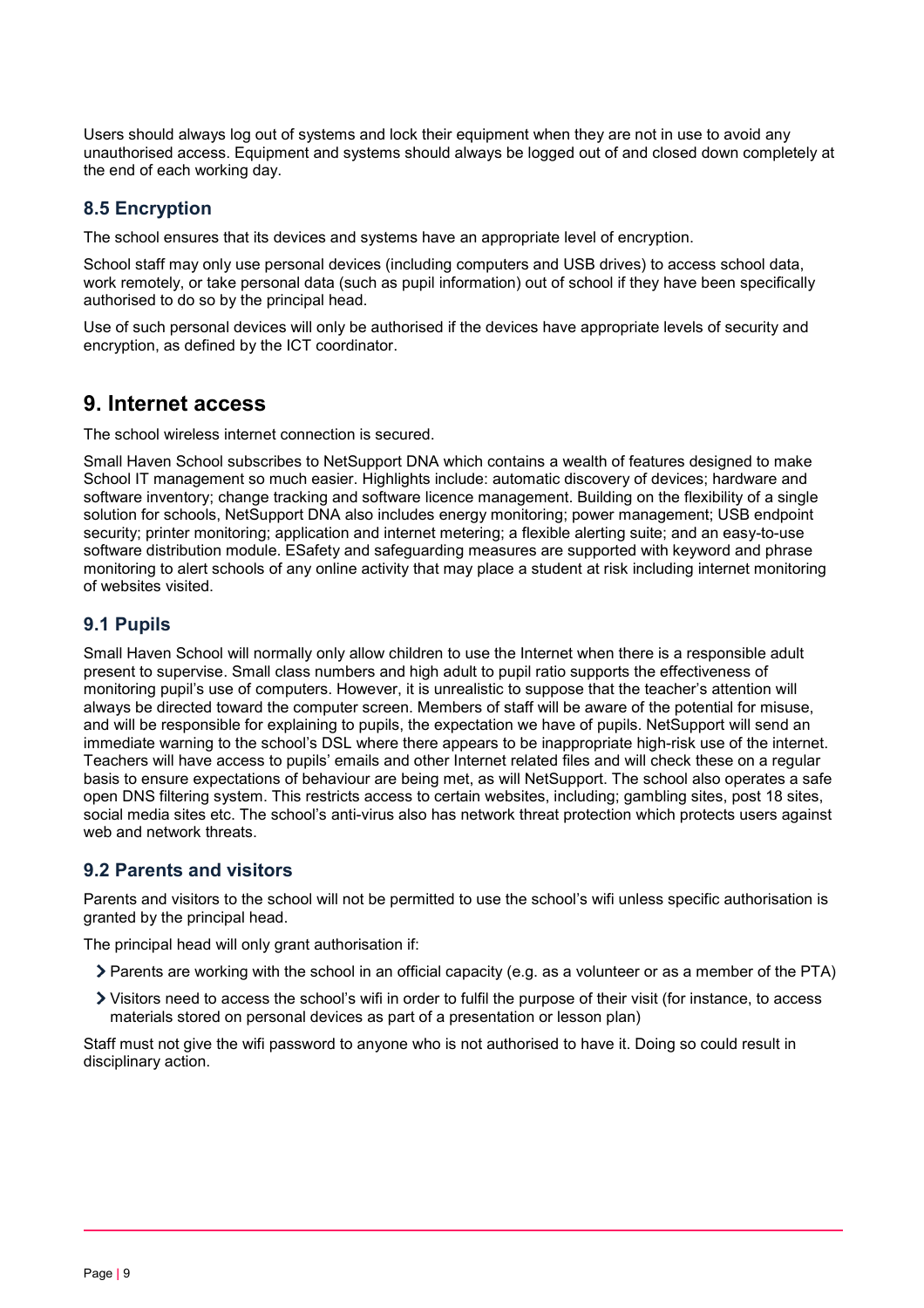# **10. Monitoring and review**

The principal head and ICT coordinator monitor the implementation of this policy, including ensuring that it is updated to reflect the needs and circumstances of the school.

This policy will be reviewed every year.

The directors are responsible for approving this policy.

# <span id="page-9-0"></span>**11. Related policies**

This policy should be read alongside the school's policies on:

- Acceptable Use/Online policy
- Safeguarding and child protection
- Behaviour
- Staff Code of Conduct
- Data protection
- Remote learning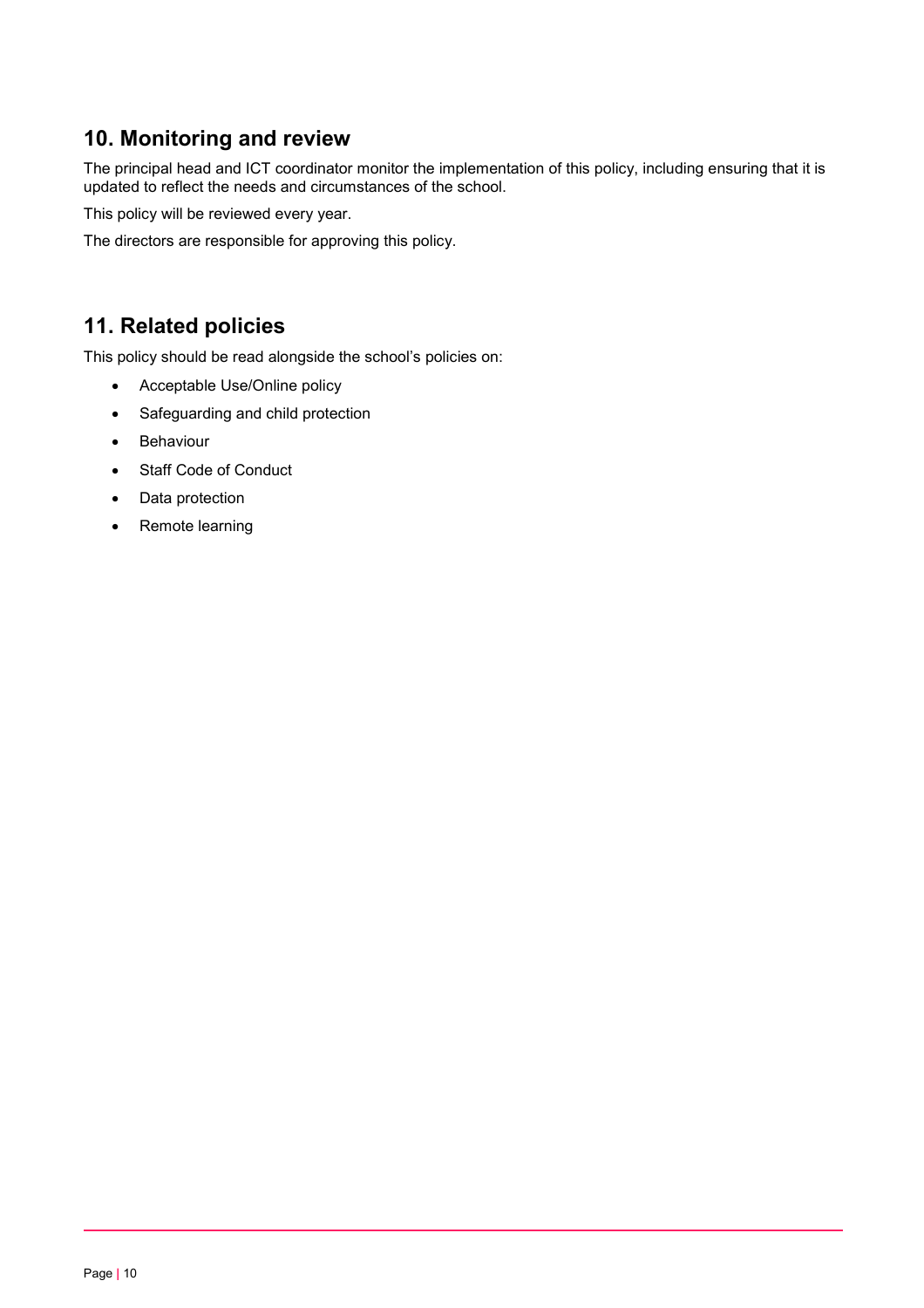### **Don't accept friend requests from pupils on social media**

#### <span id="page-10-0"></span>**10 tips for school staff on Facebook**

- 1. Change your display name use your first and middle name, use a maiden name, or put your surname backwards instead
- 2. Change your profile picture to something unidentifiable, or if not, ensure that the image is professional
- 3. Check your privacy settings regularly
- 4. Be careful about tagging other staff members in images or posts
- 5. Don't share anything publicly that you wouldn't be just as happy showing your pupils
- 6. Don't use social media sites during school hours
- 7. Don't make comments about your job, your colleagues, our school or your pupils online once it's out there, it's out there
- 8. Don't associate yourself with the school on your profile (e.g. by setting it as your workplace, or by 'checking in' at a school event)
- 9. Don't link your work email address to your social media accounts. Anyone who has this address (or your personal email address/mobile number) is able to find you using this information
- 10. Consider uninstalling the Facebook app from your phone. The app recognises wifi connections and makes friend suggestions based on who else uses the same wifi connection (such as parents or pupils)

## **Check your privacy settings**

- Change the visibility of your posts and photos to **'Friends only'**, rather than 'Friends of friends'. Otherwise, pupils and their families may still be able to read your posts, see things you've shared and look at your pictures if they're friends with anybody on your contacts list
- Don't forget to check your **old posts and photos** go to [bit.ly/2MdQXMN](https://www.facebook.com/help/iphone-app/236898969688346?helpref=uf_permalink) to find out how to limit the visibility of previous posts
- The public may still be able to see posts you've **'liked'**, even if your profile settings are private, because this depends on the privacy settings of the original poster
- **Google your name** to see what information about you is visible to the public
- Prevent search engines from indexing your profile so that people can't **search for you by name** go to [bit.ly/2zMdVht t](https://www.facebook.com/help/124518907626945?helpref=faq_content)o find out how to do this
- Remember that **some information is always public**; your display name, profile picture, cover photo, user ID (in the URL for your profile), country, age range and gender

## **What do to if…**

#### **A pupil adds you on social media**

 $\geq$  In the first instance, ignore and delete the request. Block the pupil from viewing your profile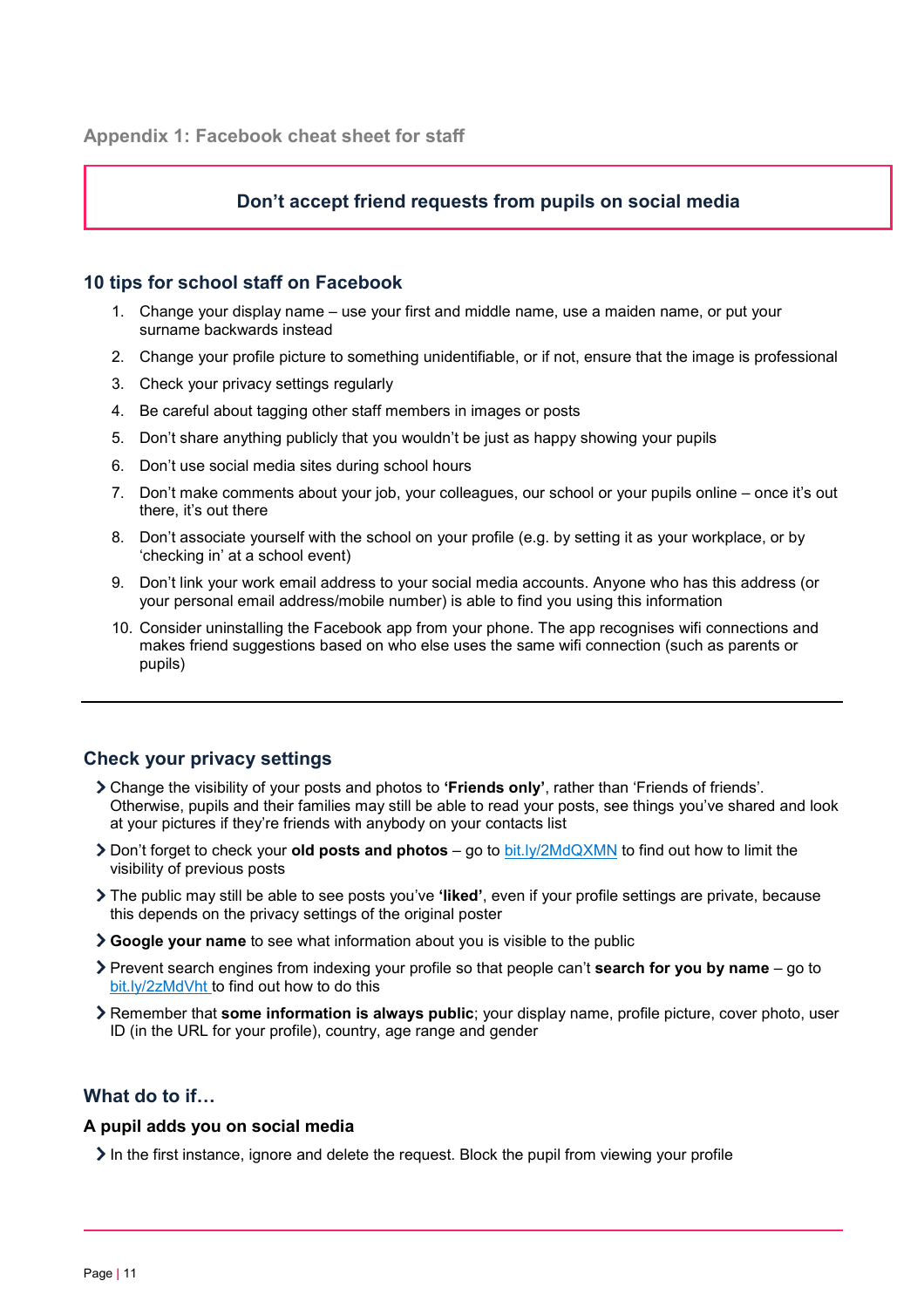- Check your privacy settings again, and consider changing your display name or profile picture
- If the pupil asks you about the friend request in person, tell them that you're not allowed to accept friend requests from pupils and that if they persist, you'll have to notify senior leadership and/or their parents. If the pupil persists, take a screenshot of their request and any accompanying messages
- Notify the senior leadership team or the principal head about what's happening

#### **A parent adds you on social media**

 $\geq$  It is at your discretion whether to respond. Bear in mind that:

- Responding to one parent's friend request or message might set an unwelcome precedent for both you and other teachers at the school
- Pupils may then have indirect access through their parent's account to anything you post, share, comment on or are tagged in
- If you wish to decline the offer or ignore the message, consider drafting a stock response to let the parent know that you're doing so

#### **You're being harassed on social media, or somebody is spreading something offensive about you**

- **Do not** retaliate or respond in any way
- Save evidence of any abuse by taking screenshots and recording the time and date it occurred
- Report the material to Facebook or the relevant social network and ask them to remove it
- If the perpetrator is a current pupil or staff member, our mediation and disciplinary procedures are usually sufficient to deal with online incidents
- $\triangleright$  If the perpetrator is a parent or other external adult, a senior member of staff should invite them to a meeting to address any reasonable concerns or complaints and/or request they remove the offending comments or material
- $\geq$  If the comments are racist, sexist, of a sexual nature or constitute a hate crime, you or a senior leader should consider contacting the police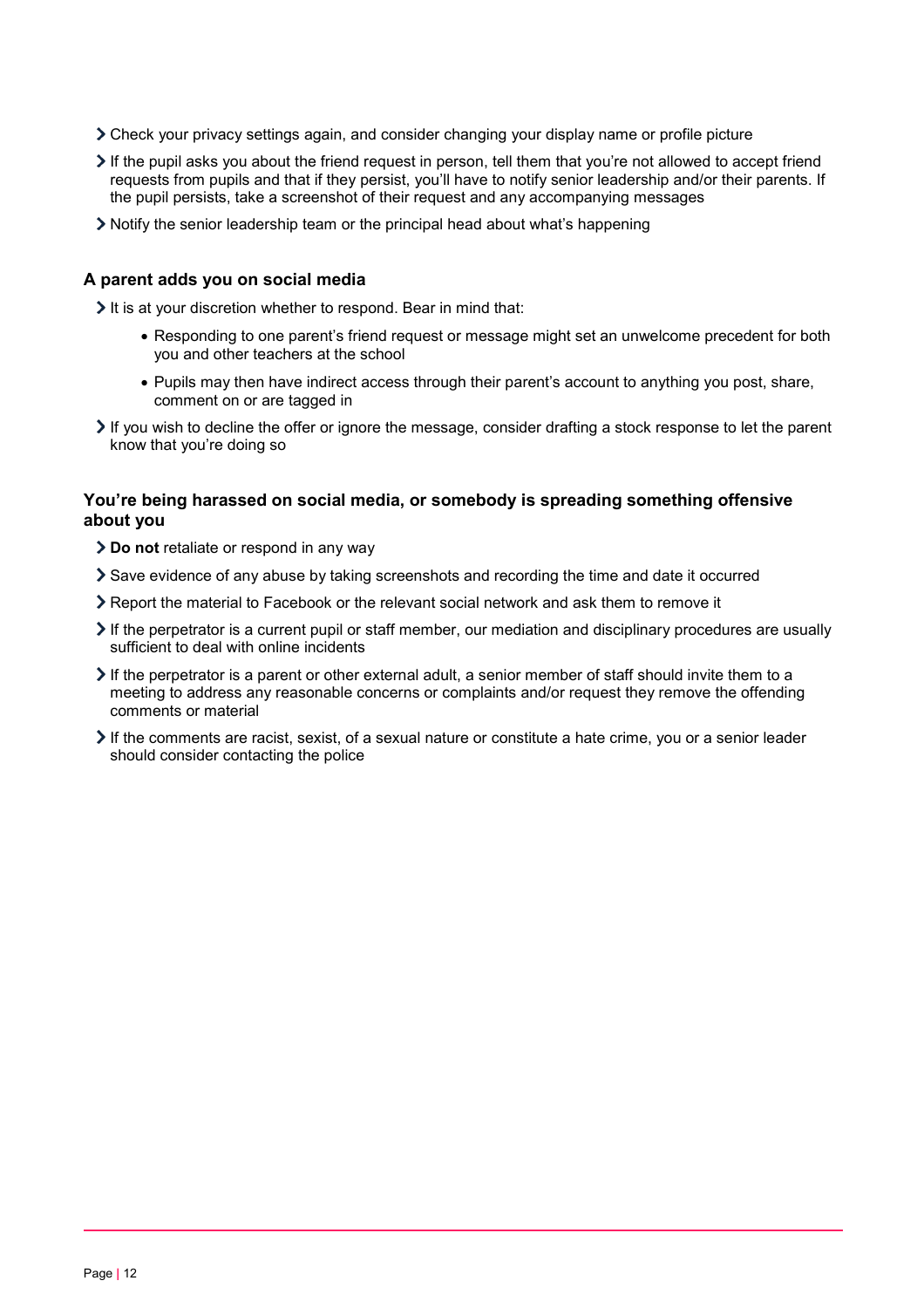<span id="page-12-0"></span>**Appendix 2: Acceptable use of the internet: agreement for parents and carers**

## **Acceptable use of the internet: agreement for parents and carers**

#### **Name of parent/carer:**

### **Name of child:**

Online channels are an important way for parents/carers to communicate with, or about, our school. The school uses the following channels:

• Email/text groups for parents (for school announcements and information)

Parents/carers also set up independent channels to help them stay on top of what's happening in their child's class. For example, class/year email groups, or chats (through apps such as WhatsApp).

When communicating with the school via official communication channels, or using private/independent channels to talk about the school, I will:

- Be respectful towards members of staff, and the school, at all times
- Be respectful of other parents/carers and children
- Direct any complaints or concerns through the school's official channels, so they can be dealt with in line with the school's complaints procedure
- I will not:
	- Use private groups, facebook, or personal social media to complain about or criticise members of staff. This is not constructive and the school can't improve or address issues if they aren't raised in an appropriate way
	- Use private groups, Facebook, or personal social media to complain about, or try to resolve, a behaviour issue involving other pupils. I will contact the school and speak to the appropriate member of staff if I'm aware of a specific behaviour issue or incident
	- Upload or share photos or videos on social media of any child other than my own, unless I have the permission of other children's parents/carers

| Signed: | Date: |
|---------|-------|
|         |       |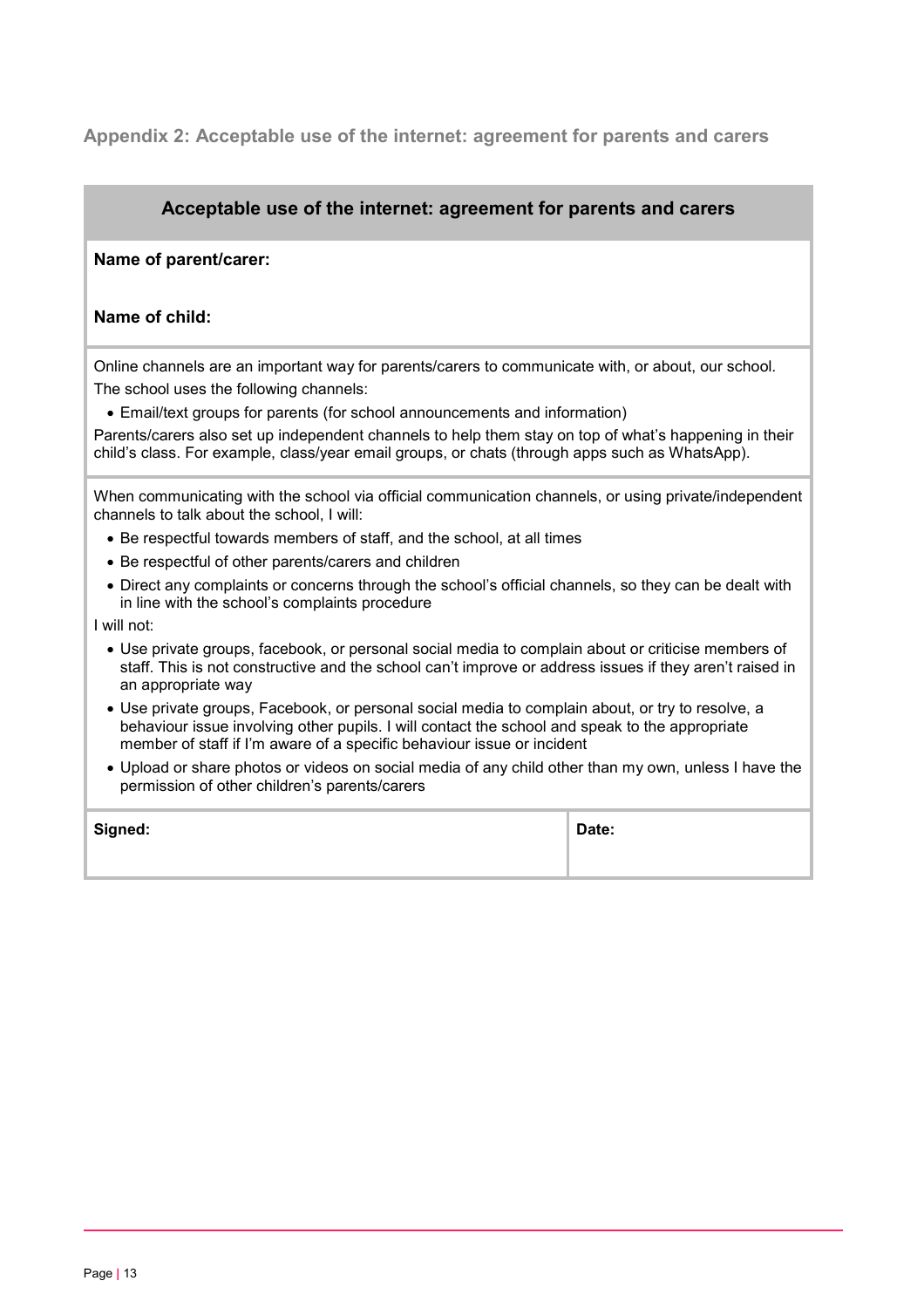## <span id="page-13-0"></span>**Appendix 3: Acceptable use agreement for older pupils**

## **Acceptable use of the school's ICT facilities and internet: agreement for older pupils and parents/carers**

### **Name of pupil:**

#### **When using the school's ICT facilities and accessing the internet in school, I will not:**

- Use them for a non-educational purpose
- Use them without a teacher being present, or without a teacher's permission
- Use them to break school rules
- Access any inappropriate websites
- Access social networking sites (unless my teacher has expressly allowed this as part of a learning activity)
- Use chat rooms
- Open any attachments in emails, or follow any links in emails, without first checking with a teacher
- Use any inappropriate language when communicating online, including in emails
- Share my password with others or log in to the school's network using someone else's details
- Bully other people

I understand that the school will monitor the websites I visit and my use of the school's ICT facilities and systems.

I will immediately let a teacher or other member of staff know if I find any material which might upset, distress or harm me or others.

I will always use the school's ICT systems and internet responsibly.

I understand that the school can discipline me if I do certain unacceptable things online, even if I'm not in school when I do them.

| Signed (pupil): | Date: |
|-----------------|-------|
|                 |       |

**Parent/carer agreement:** I agree that my child can use the school's ICT systems and internet when appropriately supervised by a member of school staff. I agree to the conditions set out above for pupils using the school's ICT systems and internet, and for using personal electronic devices in school, and will make sure my child understands these.

| Signed (parent/carer): | Date: |
|------------------------|-------|
|                        |       |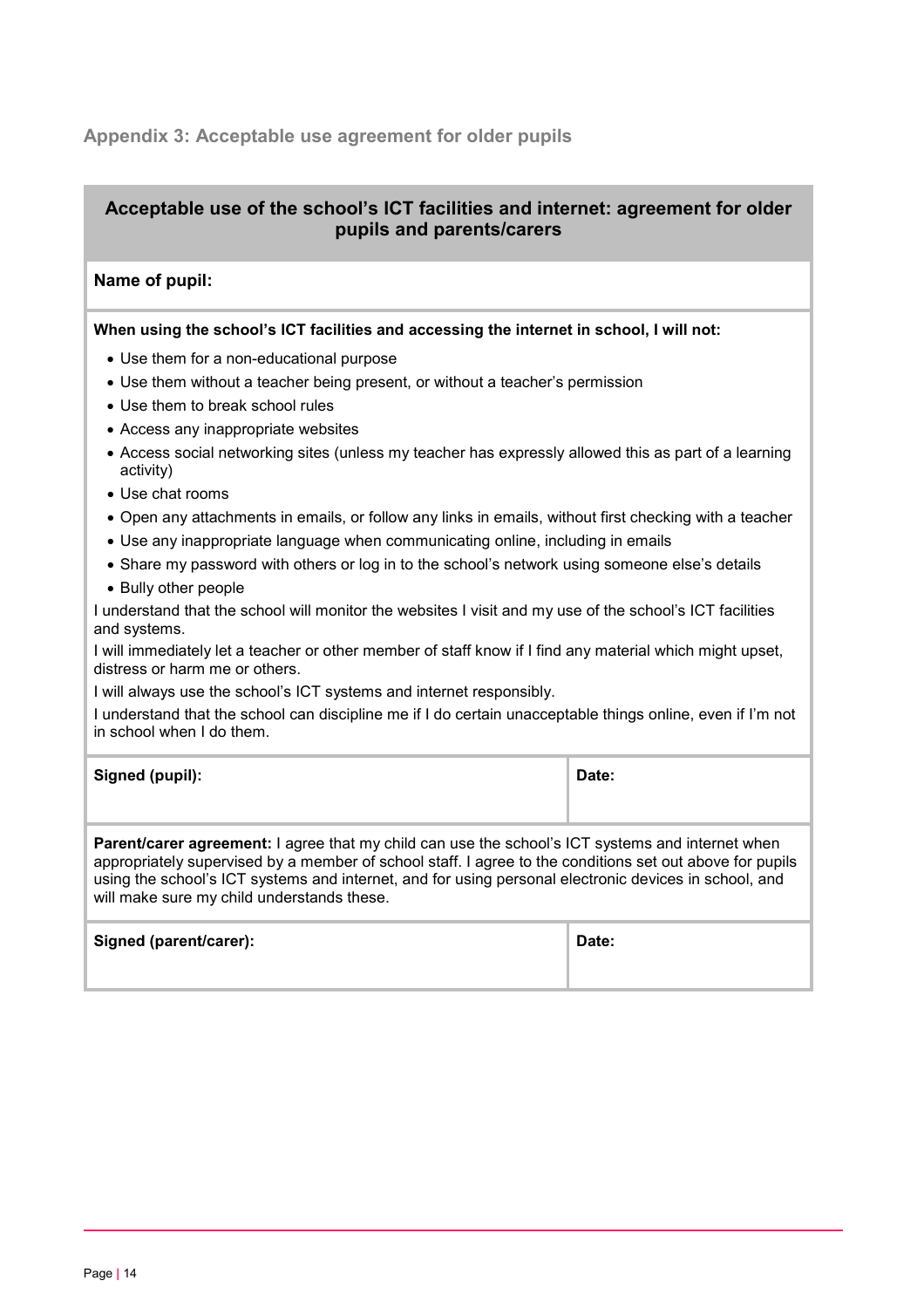## <span id="page-14-0"></span>**Appendix 4: Acceptable use agreement for younger pupils**

## **Acceptable use of the school's ICT facilities and internet: agreement for younger pupils and parents/carers**

### **Name of pupil:**

| When I use the school's ICT facilities (like computers and equipment) and get on the internet in |  |
|--------------------------------------------------------------------------------------------------|--|
| school, I will not:                                                                              |  |

- Use them without asking a teacher first, or without a teacher in the room with me
- Use them to break school rules
- Go on any inappropriate websites
- Go on Facebook or other social networking sites (unless my teacher said I could as part of a lesson)
- Use chat rooms
- Open any attachments in emails, or click any links in emails, without checking with a teacher first
- Use mean or rude language when talking to other people online or in emails
- Share my password with others or log in using someone else's name or password
- Bully other people

I understand that the school will check the websites I visit and how I use the school's computers and equipment. This is so that they can help keep me safe and make sure I'm following the rules.

I will tell a teacher or a member of staff I know immediately if I find anything on a school computer or online that upsets me, or that I know is mean or wrong.

I will always be responsible when I use the school's ICT systems and internet.

I understand that the school can discipline me if I do certain unacceptable things online, even if I'm not in school when I do them.

| Signed (pupil): | Date: |
|-----------------|-------|
|                 |       |

**Parent/carer agreement:** I agree that my child can use the school's ICT systems and internet when appropriately supervised by a member of school staff. I agree to the conditions set out above for pupils using the school's ICT systems and internet, and for using personal electronic devices in school, and will make sure my child understands these.

| Signed (parent/carer): | Date: |
|------------------------|-------|
|                        |       |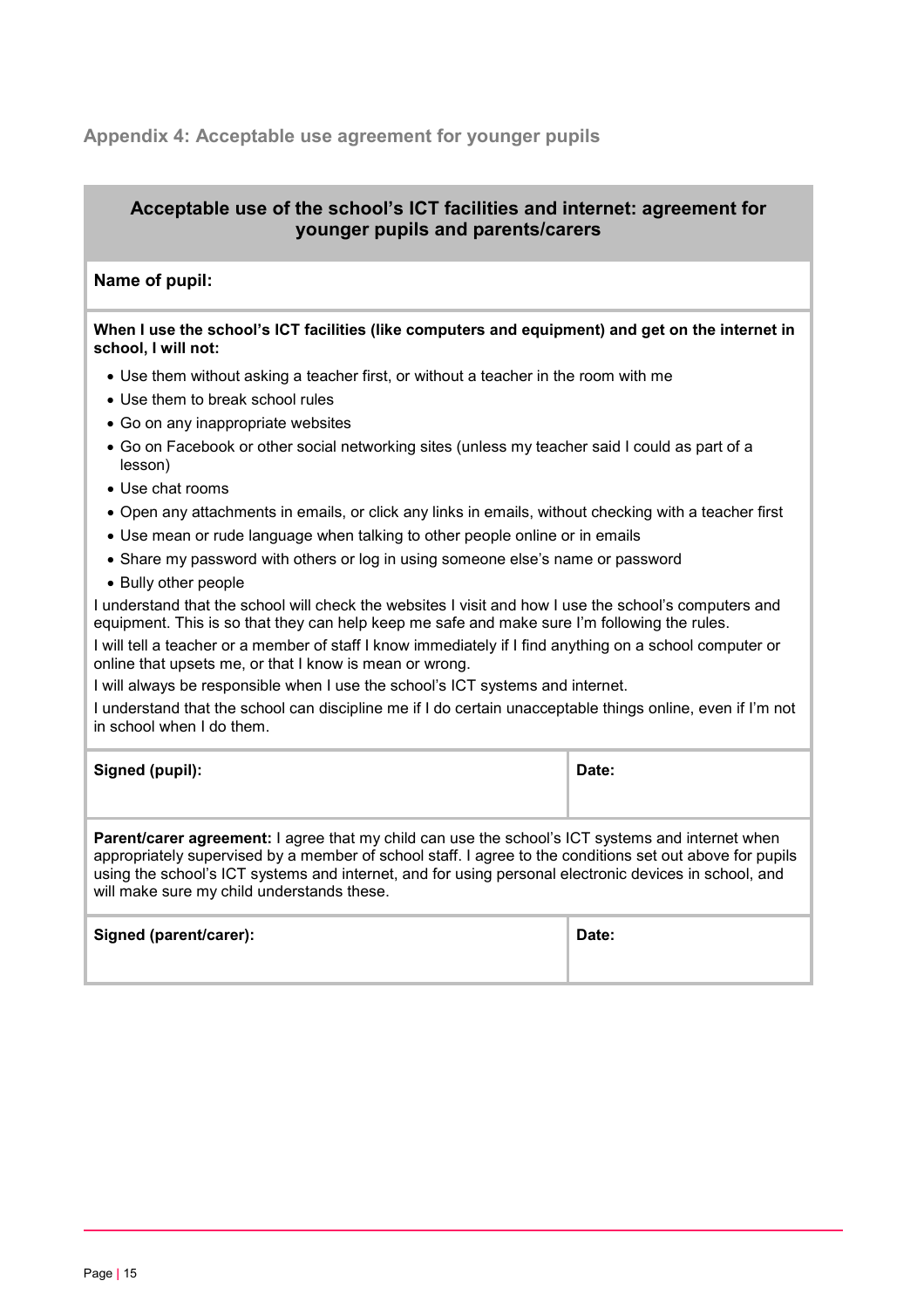## <span id="page-15-0"></span>**Appendix 5: Acceptable use agreement for staff, directors, volunteers and visitors**

## **Acceptable use of the school's ICT facilities and the internet: agreement for staff, directors, volunteers and visitors**

#### **Name of staff member/director/volunteer/visitor:**

When using the school's ICT facilities and accessing the internet in school, or outside school on a work device, I will not:

- Access, or attempt to access inappropriate material, including but not limited to material of a violent, criminal or pornographic nature (or create, share, link to or send such material)
- Use them in any way which could harm the school's reputation
- Access social networking sites or chat rooms
- Use any improper language when communicating online, including in emails or other messaging services
- Install any unauthorised software, or connect unauthorised hardware or devices to the school's network
- Share my password with others or log in to the school's network using someone else's details
- Share confidential information about the school, its pupils or staff, or other members of the community
- Access, modify or share data I'm not authorised to access, modify or share
- Promote private businesses, unless that business is directly related to the school

I understand that the school will monitor the websites I visit and my use of the school's ICT facilities and systems.

I will take all reasonable steps to ensure that work devices are secure and password-protected when using them outside school, and keep all data securely stored in accordance with this policy and the school's data protection policy.

I will let the designated safeguarding lead (DSL) and ICT manager know if a pupil informs me they have found any material which might upset, distress or harm them or others, and will also do so if I encounter any such material.

I will always use the school's ICT systems and internet responsibly, and ensure that pupils in my care do so too.

| Signed (staff member/director/volunteer/visitor): | Date: |
|---------------------------------------------------|-------|
|                                                   |       |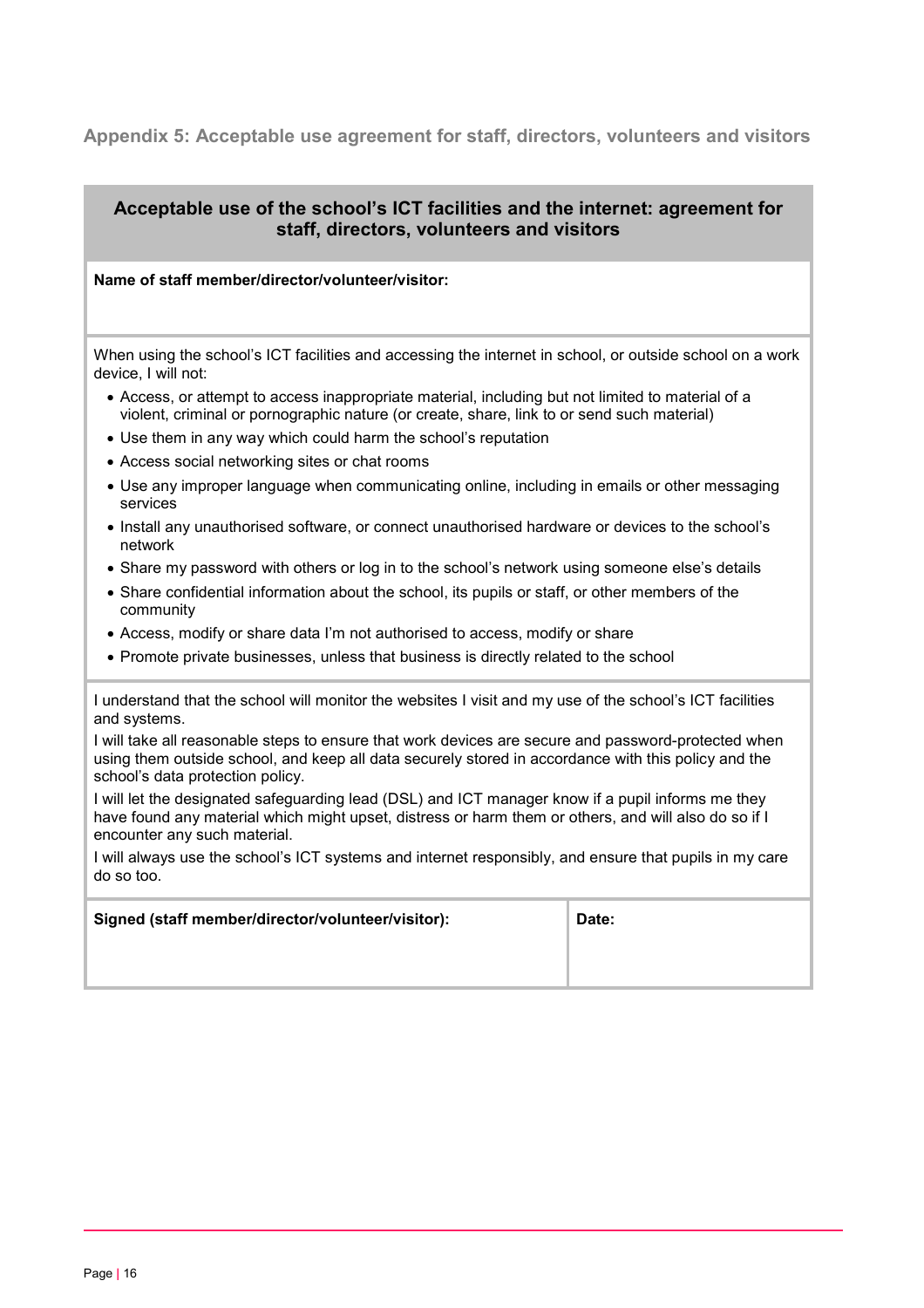## **Appendix 6: Acceptable use guidance for remote learning**

The Remote Learning Acceptable Use Policy (AUP) is in place to safeguarding all members of Small Haven School when taking part in remote learning following any full or partial school/setting closures.

#### Leadership Oversight and Approval

1. Remote learning will only take place using approved home-learning packs/online programmes (study ladder, maths ninja's, times tables rock stars). Remote lessons/check-ins will take place via zoom sessions.

2. It is recommended staff use school/setting managed systems where possible or are required to set up separate school/school approved professional accounts.

- Use of any personal accounts to communicate with learners and/or parents/carers is not permitted.
	- Any pre-existing relationships or situations which mean this cannot be complied with will be discussed with Stacey White, Designated Safeguarding Lead (DSL).

• Staff will use work provided equipment where possible e.g. a school/setting laptop, tablet, or other mobile device.

3. Online contact with learners and/or parents/carers will not take place outside of the operating times as defined by SLT:

#### • 9am-3:30pm

4. All remote lessons will be formally timetabled.

#### Data Protection and Security

5. All remote learning and any other online communication will take place in line with current school confidentiality expectations as outlined in the GDPR policy.

- 6. Staff will not record lessons or meetings using personal equipment.
- 7. Only members of Small Haven School community will be given access to Zoom sessions.

#### Session Management

8. Staff will record the length, time, date, and attendance of any sessions held.

9. Appropriate privacy and safety settings will be used to manage access and interactions. This includes:

- Staff not permitting learners to share screens, keeping meeting IDs private, use of waiting rooms.
- 10. When live streaming with learners:
- contact will be made via a parents/carer account.

11. Live 1 to 1 sessions will only take place with approval from the head and with a parent/carer present in the room.

12. A pre-agreed invitation/email detailing the session expectations will be sent to those invited to attend.

- Access links should not be made public or shared by participants.
- Learners and/or parents/carers should not forward or share access links.

• Learners are encouraged to attend lessons in a shared/communal space or room with an open door and/or when appropriately supervised by a parent/carer.